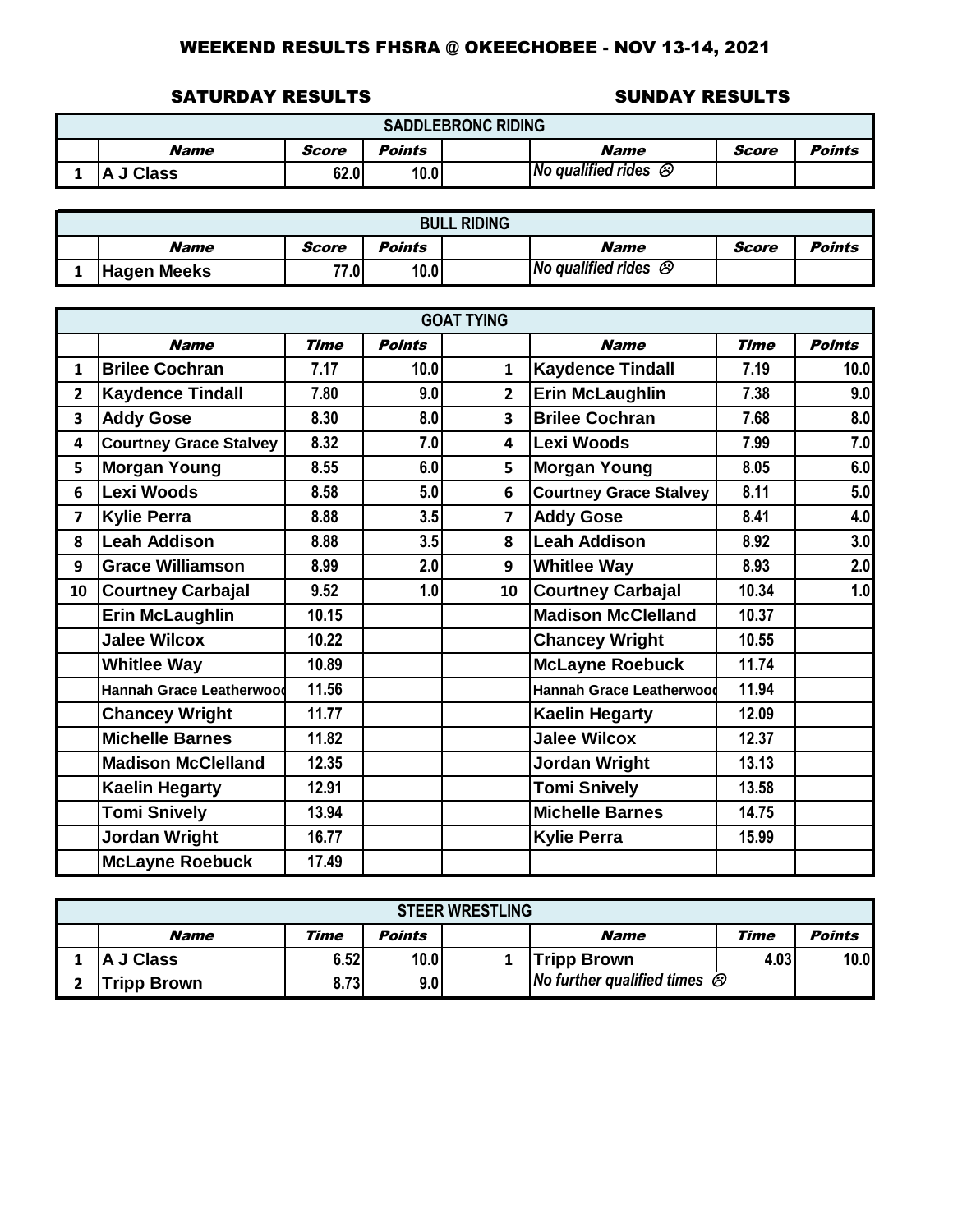|                         |                                 |             | <b>BREAK-AWAY CALF ROPING</b> |              |                         |             |               |
|-------------------------|---------------------------------|-------------|-------------------------------|--------------|-------------------------|-------------|---------------|
|                         | <b>Name</b>                     | <b>Time</b> | <b>Points</b>                 |              | <b>Name</b>             | <b>Time</b> | <b>Points</b> |
| 1                       | <b>Lacey Nail</b>               | 2.44        | 10.0                          | 1            | <b>Brilee Cochran</b>   | 1.49        | 10.0          |
| $\overline{2}$          | <b>Kelsey Kennedy</b>           | 2.90        | 9.0                           | $\mathbf{2}$ | <b>Kaydence Tindall</b> | 2.36        | 9.0           |
| 3                       | <b>Kaydence Tindall</b>         | 3.00        | 8.0                           | 3            | <b>Lacey Nail</b>       | 2.49        | 8.0           |
| 4                       | <b>Whitlee Way</b>              | 3.15        | 7.0                           | 4            | <b>Leyton Watford</b>   | 2.88        | 7.0           |
| 5                       | <b>Courtney Grace Stalvey</b>   | 3.26        | 6.0                           | 5            | <b>Kaelin Hegarty</b>   | 2.94        | 6.0           |
| 6                       | <b>Chancey Wright</b>           | 3.97        | 5.0                           | 6            | <b>Addy Gose</b>        | 3.05        | 5.0           |
| $\overline{\mathbf{z}}$ | <b>Hannah Grace Leatherwood</b> | 4.03        | 4.0                           | 7/8          | <b>Chancey Wright</b>   | 3.37        | 3.5           |
| 8                       | <b>Addy Gose</b>                | 4.05        | 3.0                           | 7/8          | <b>Erin McLaughlin</b>  | 3.37        | 3.5           |
| 9                       | Morgan Young                    | 4.06        | 2.0                           | 9            | <b>Jalee Wilcox</b>     | 3.63        | 2.0           |
| 10                      | <b>Carolina Sanchez</b>         | 4.48        | 1.0                           | 10           | <b>Makayla Ammons</b>   | 3.88        | 1.0           |
|                         | <b>Brilee Cochran</b>           | 5.25        |                               |              | <b>Leah Addison</b>     | 4.50        |               |
|                         | <b>Kaelin Hegarty</b>           | 10.42       |                               |              | <b>Michelle Barnes</b>  | 4.80        |               |
|                         | <b>Roxy Waring</b>              | 13.79       |                               |              | <b>Morgan Young</b>     | 5.05        |               |
|                         |                                 |             |                               |              | <b>Morgan Barnes</b>    | 5.80        |               |
|                         |                                 |             |                               |              | <b>Hayden Davis</b>     | 15.52       |               |

|                |                         |             | <b>TIE-DOWN CALF ROPING</b> |                |                         |             |               |
|----------------|-------------------------|-------------|-----------------------------|----------------|-------------------------|-------------|---------------|
|                | <b>Name</b>             | <b>Time</b> | <b>Points</b>               |                | <b>Name</b>             | <b>Time</b> | <b>Points</b> |
| 1              | <b>Cayden Newsome</b>   | 8.80        | 10.0                        | 1              | <b>Cole Clemons</b>     | 7.78        | 10.0          |
| $\overline{2}$ | <b>Cole Clemons</b>     | 9.16        | 9.0                         | $\overline{2}$ | <b>Cayden Newsome</b>   | 8.64        | 9.0           |
| 3              | <b>Roan Hudson</b>      | 9.44        | 8.0                         | 3              | <b>Samuel Mack</b>      | 8.65        | 8.0           |
| 4              | <b>Cross Fulford</b>    | 9.79        | 7.0                         | 4              | <b>Carson Watford</b>   | 8.74        | 7.0           |
| 5              | <b>Jarrett Johnston</b> | 10.78       | 6.0                         | 5              | <b>Travis Staley</b>    | 9.16        | 6.0           |
| 6              | <b>Samuel Mack</b>      | 11.55       | 5.0                         | 6              | <b>Kaleb Bedsole</b>    | 9.48        | 5.0           |
| 7              | <b>Brodey Clemons</b>   | 12.55       | 4.0                         | 7              | <b>Roan Hudson</b>      | 9.49        | 4.0           |
| 8              | <b>Carson Watford</b>   | 14.58       | 3.0                         | 8              | <b>Cross Fulford</b>    | 9.66        | 3.0           |
| 9              | <b>Ladd Gose</b>        | 15.75       | 2.0                         | 9              | <b>Ladd Gose</b>        | 9.83        | 2.0           |
| 10             | <b>Peydon Strayer</b>   | 15.94       | 1.0                         | 10             | <b>Bryce Hart</b>       | 10.13       | 1.0           |
|                |                         |             |                             |                | <b>Peydon Strayer</b>   | 10.88       |               |
|                |                         |             |                             |                | <b>Jarrett Johnston</b> | 11.56       |               |
|                |                         |             |                             |                | <b>Tripp Brown</b>      | 12.09       |               |
|                |                         |             |                             |                | <b>Brodey Clemons</b>   | 12.62       |               |
|                |                         |             |                             |                | <b>Bryson Crawford</b>  | 14.13       |               |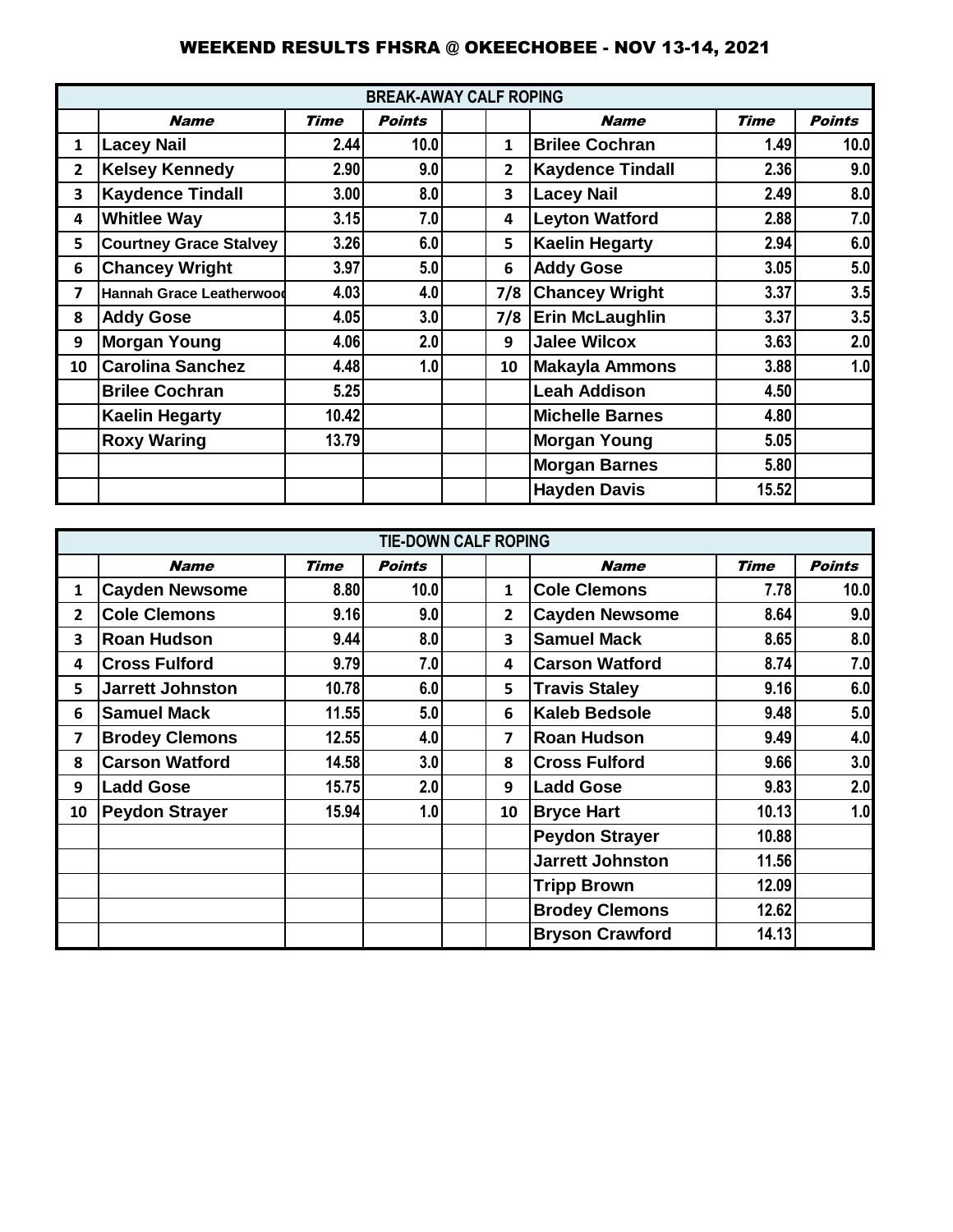|                         | <b>BARREL RACING</b>          |             |               |                         |                               |             |               |  |  |
|-------------------------|-------------------------------|-------------|---------------|-------------------------|-------------------------------|-------------|---------------|--|--|
|                         | <b>Name</b>                   | <b>Time</b> | <b>Points</b> |                         | <b>Name</b>                   | <b>Time</b> | <b>Points</b> |  |  |
| $\mathbf{1}$            | <b>Ava Grayce Sanders</b>     | 16.290      | 10.0          | 1                       | <b>Casey Oliver</b>           | 16.360      | 10.0          |  |  |
| $\overline{2}$          | <b>Casey Oliver</b>           | 16.406      | 9.0           | $\mathbf{2}$            | <b>Hayden Davis</b>           | 16.784      | 9.0           |  |  |
| 3                       | <b>Tannah Williams</b>        | 16.525      | 8.0           | 3                       | <b>Ava Grayce Sanders</b>     | 16.798      | 8.0           |  |  |
| 4                       | <b>McLayne Roebuck</b>        | 16.643      | 7.0           | 4                       | <b>McLayne Roebuck</b>        | 16.806      | 7.0           |  |  |
| 5                       | <b>Kaleigh Becton</b>         | 16.655      | 6.0           | 5                       | <b>Reese Arble</b>            | 16.811      | 6.0           |  |  |
| 6                       | <b>Kali Holt</b>              | 16.873      | 5.0           | $6\phantom{1}6$         | <b>Kali Holt</b>              | 16.839      | 5.0           |  |  |
| $\overline{\mathbf{z}}$ | <b>Leah Addison</b>           | 16.887      | 4.0           | $\overline{\mathbf{z}}$ | <b>Kaitlyn Sims</b>           | 16.865      | 4.0           |  |  |
| 8                       | <b>Michelle Barnes</b>        | 16.973      | 3.0           | 8                       | <b>Brilee Cochran</b>         | 16.912      | 3.0           |  |  |
| 9                       | <b>Hayden Davis</b>           | 17.125      | 2.0           | 9                       | <b>Emma Hite</b>              | 16.977      | 2.0           |  |  |
| 10                      | <b>Kaitlyn Sims</b>           | 17.135      | 1.0           | 10                      | <b>Jalee Wilcox</b>           | 16.994      | 1.0           |  |  |
|                         | <b>Morgan Barnes</b>          | 17.247      |               |                         | <b>Roxy Waring</b>            | 17.013      |               |  |  |
|                         | <b>Kay Redman</b>             | 17.261      |               |                         | <b>Kaleigh Becton</b>         | 17.135      |               |  |  |
|                         | <b>Lakin Beaty</b>            | 17.353      |               |                         | <b>Courtney Grace Stalvey</b> | 17.169      |               |  |  |
|                         | <b>Lili Lefebure</b>          | 17.524      |               |                         | <b>Ema-Rae Blanchard</b>      | 17.274      |               |  |  |
|                         | <b>Lindsay Widener</b>        | 17.666      |               |                         | <b>Kay Redman</b>             | 17.294      |               |  |  |
|                         | <b>Lexi Woods</b>             | 17.753      |               |                         | <b>Morgan Barnes</b>          | 17.413      |               |  |  |
|                         | <b>Ciara Ellison</b>          | 17.757      |               |                         | <b>Kaelin Hegarty</b>         | 17.513      |               |  |  |
|                         | <b>Kelsey Kennedy</b>         | 17.785      |               |                         | <b>Ashlyn Kalb</b>            | 17.518      |               |  |  |
|                         | <b>Kaelin Hegarty</b>         | 17.805      |               |                         | <b>Lindsay Widener</b>        | 17.547      |               |  |  |
|                         | <b>Ashlyn Kalb</b>            | 17.990      |               |                         | Jordan Wright                 | 17.723      |               |  |  |
|                         | <b>Sabra Manning</b>          | 18.034      |               |                         | <b>Leah Addison</b>           | 17.727      |               |  |  |
|                         | <b>Addy Vachon</b>            | 18.170      |               |                         | <b>Ciara Ellison</b>          | 17.939      |               |  |  |
|                         | <b>Grace Williamson</b>       | 18.787      |               |                         | <b>Kelsey Kennedy</b>         | 17.970      |               |  |  |
|                         | <b>Adalynn Homer</b>          | 19.467      |               |                         | <b>Madison McClelland</b>     | 18.050      |               |  |  |
|                         | <b>Brilee Cochran</b>         | 21.935      |               |                         | <b>Lexi Woods</b>             | 18.061      |               |  |  |
|                         | <b>Shaeley Jenkins</b>        | 21.938      |               |                         | <b>Lakin Beaty</b>            | 18.253      |               |  |  |
|                         | <b>Roxy Waring</b>            | 22.133      |               |                         | Lili Lefebure                 | 18.271      |               |  |  |
|                         | <b>Courtney Grace Stalvey</b> | 22.158      |               |                         | <b>Kaylee Croyle</b>          | 18.393      |               |  |  |
|                         | <b>Jalee Wilcox</b>           | 22.183      |               |                         | <b>Grace Williamson</b>       | 18.448      |               |  |  |
|                         | <b>Erin McLaughlin</b>        | 22.338      |               |                         | <b>Michelle Barnes</b>        | 21.892      |               |  |  |
|                         | <b>Reese Arble</b>            | 22.400      |               |                         | <b>Adalynn Homer</b>          | 22,352      |               |  |  |
|                         | <b>Jordan Wright</b>          | 22.721      |               |                         | <b>Tannah Williams</b>        | 22.372      |               |  |  |
|                         | <b>Emma Hite</b>              | 22.845      |               |                         | <b>Kylie Perra</b>            | 22.429      |               |  |  |
|                         | <b>Ryla Bryant</b>            | 23.235      |               |                         | <b>Addy Vachon</b>            | 22.787      |               |  |  |
|                         | <b>Kylie Perra</b>            | 23.379      |               |                         | <b>Tomi Snively</b>           | 22.819      |               |  |  |
|                         | <b>Kaylee Lynn</b>            | 23.994      |               |                         | <b>Kaylee Lynn</b>            | 24.270      |               |  |  |
|                         | <b>Madison McClelland</b>     | 24.139      |               |                         | <b>Maci McDonald</b>          | 27.272      |               |  |  |
|                         | <b>Tomi Snively</b>           | 28.429      |               |                         | <b>Ryla Bryant</b>            | 27.299      |               |  |  |
|                         | <b>Eliza Cooper</b>           | 39.828      |               |                         | <b>Sabra Manning</b>          | 28.972      |               |  |  |
|                         |                               |             |               |                         | <b>Erin McLaughlin</b>        | 32.416      |               |  |  |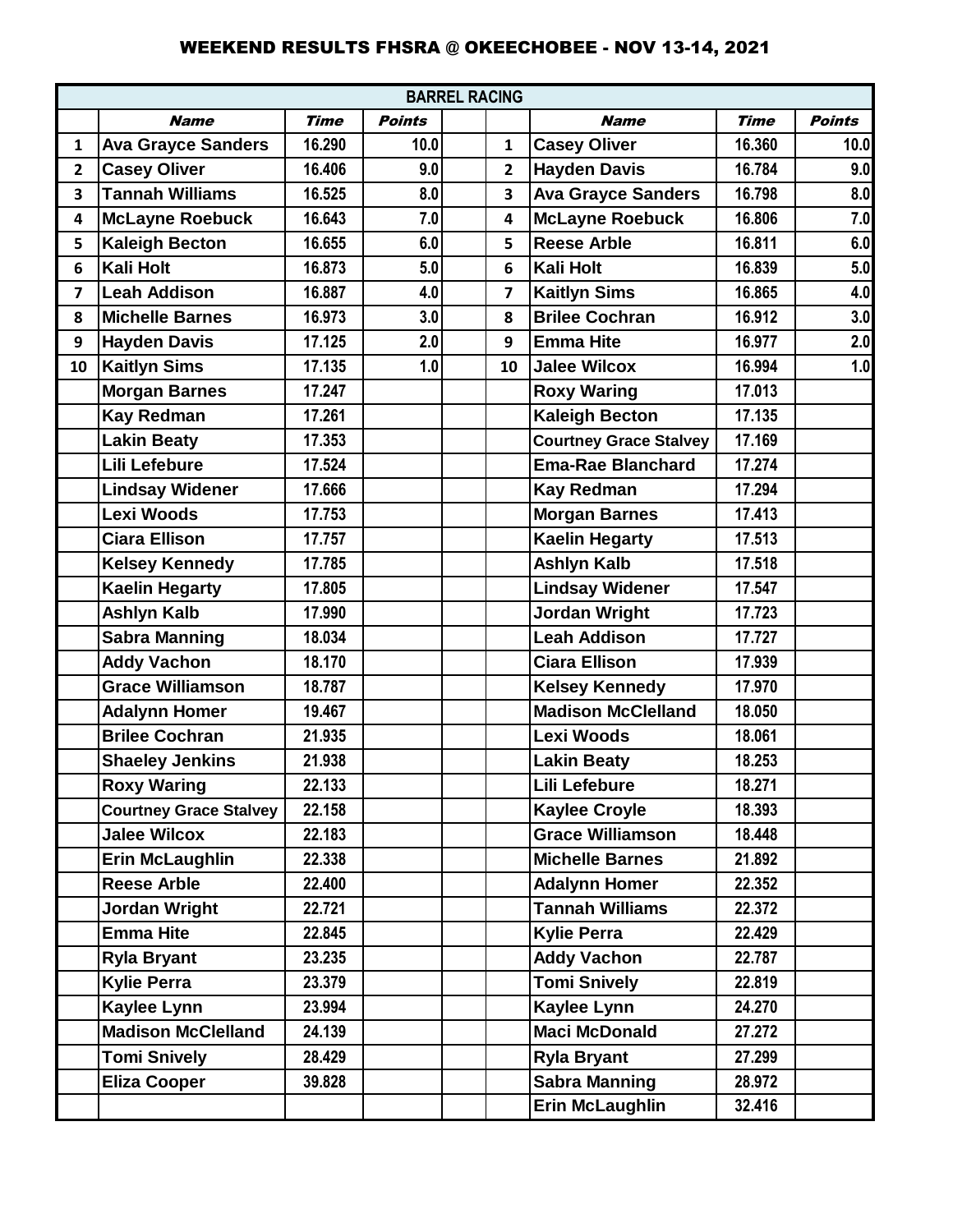|                |                                        |             | <b>TEAM ROPING - HEADERS</b> |   |                                                     |             |               |
|----------------|----------------------------------------|-------------|------------------------------|---|-----------------------------------------------------|-------------|---------------|
|                | <b>Name</b>                            | <b>Time</b> | <b>Points</b>                |   | <b>Name</b>                                         | <b>Time</b> | <b>Points</b> |
| 1              | <b>Owen Clemons</b>                    | 7.18        | 10.0                         | 1 | <b>Trey Weekly</b>                                  | 10.00       | 10.0          |
| $\overline{2}$ | <b>Bryson Crawford</b>                 | 7.38        | 9.0                          | 2 | <b>Luke Kinard</b>                                  | 10.74       | 9.0           |
| 3              | <b>Chancey Wright</b>                  | 9.72        | 8.0                          | 3 | <b>Owen Clemons</b>                                 | 12.11       | 8.0           |
| 4              | <b>Tripp Brown</b>                     | 13.36       | 7.0                          | 4 | <b>Brodey Clemons</b>                               | 12.56       | 7.0           |
| 5              | <b>Reese Rimes</b>                     | 17.17       | 6.0                          | 5 | <b>Chancey Wright</b>                               | 16.61       | 6.0           |
| 6              | <b>Ladd Gose</b>                       | 20.71       | 5.0                          | 6 | <b>Courtney Carbajal</b>                            | 23.52       | 5.0           |
| 7              | <b>Cayden Newsome</b>                  | 22.11       | 4.0                          | 7 | *Draw* Ladd Gose                                    | 28.82       |               |
| 8              | <b>Lacey Nail</b>                      | 28.24       | 3.0                          |   | No further qualified times $\overline{\mathscr{D}}$ |             |               |
|                | No further qualified times $\circledR$ |             |                              |   |                                                     |             |               |

|              |                                         |             | <b>TEAM ROPING - HEELERS</b> |   |                                          |             |               |
|--------------|-----------------------------------------|-------------|------------------------------|---|------------------------------------------|-------------|---------------|
|              | <b>Name</b>                             | <b>Time</b> | <b>Points</b>                |   | <b>Name</b>                              | <b>Time</b> | <b>Points</b> |
| 1            | <b>Cole Clemons</b>                     | 7.18        | 10.0                         | 1 | <b>Carson Davis</b>                      | 10.00       | 10.0          |
| $\mathbf{2}$ | <b>Carson Watford</b>                   | 7.38        | 9.0                          | 2 | <b>Jake McKendree</b>                    | 10.74       | 9.0           |
| 3            | <b>Peanut Rouse</b>                     | 9.72        | 8.0                          | 3 | <b>Cole Clemons</b>                      | 12.11       | 8.0           |
| 4            | <b>Jaggar White</b>                     | 13.36       | 7.0                          | 4 | <b>Cody Vina</b>                         | 12.56       | 7.0           |
| 5            | A J Class                               | 17.17       | 6.0                          | 5 | <b>Peanut Rouse</b>                      | 16.61       | 6.0           |
| 6            | <b>Cross Fulford</b>                    | 20.71       | 5.0                          | 6 | <b>Samuel Mack</b>                       | 23.52       | 5.0           |
| 7            | <b>Bryce Hart</b>                       | 22.11       | 4.0                          | 7 | <b>Kaleb Bedsole</b>                     | 28.82       | 4.0           |
| 8            | <b>Travis Staley</b>                    | 28.24       | 3.0                          |   | No further qualified times $\mathcal{D}$ |             |               |
|              | No further qualified times $\mathcal D$ |             |                              |   |                                          |             |               |

|                |                           |             |               | <b>POLE BENDING</b> |                          |        |      |
|----------------|---------------------------|-------------|---------------|---------------------|--------------------------|--------|------|
|                | <b>Name</b>               | <b>Time</b> | <b>Points</b> |                     |                          |        |      |
| $\mathbf{1}$   | <b>Ava Grayce Sanders</b> | 21.373      | 10.0          | $\mathbf{1}$        | <b>Ryla Bryant</b>       | 21.130 | 10.0 |
| $\overline{2}$ | <b>Kylie Perra</b>        | 21.667      | 9.0           | $\overline{2}$      | <b>Kelsey Kennedy</b>    | 21.277 | 9.0  |
| 3              | <b>Ema-Rae Blanchard</b>  | 21.805      | 8.0           | 3                   | <b>Ema-Rae Blanchard</b> | 21.480 | 8.0  |
| 4              | <b>Maci McDonald</b>      | 21.955      | 7.0           | 4                   | <b>Hayden Davis</b>      | 21.759 | 7.0  |
| 5              | <b>Ryla Bryant</b>        | 21.957      | 6.0           | 5                   | <b>Kylie Perra</b>       | 21.786 | 6.0  |
| 6              | <b>Sabra Manning</b>      | 22.814      | 5.0           | 6                   | <b>Sabra Manning</b>     | 21.850 | 5.0  |
| $\overline{7}$ | <b>Leah Addison</b>       | 23.534      | 4.0           | 7                   | <b>Kaleigh Becton</b>    | 21.870 | 4.0  |
| 8              | <b>Addy Vachon</b>        | 23.960      | 3.0           | 8                   | <b>Roxy Waring</b>       | 21.933 | 3.0  |
| 9              | <b>Lakin Beaty</b>        | 23.966      | 2.0           | 9                   | <b>Morgan Barnes</b>     | 21.986 | 2.0  |
| 10             | <b>Casey Oliver</b>       | 24.138      | 1.0           | 10                  | <b>Lindsay Widener</b>   | 22.075 | 1.0  |
|                | <b>Kelsey Kennedy</b>     | 26.371      |               |                     | <b>Addy Vachon</b>       | 22.148 |      |
|                | <b>Kali Holt</b>          | 26.443      |               |                     | <b>McLayne Roebuck</b>   | 23.963 |      |
|                | <b>Morgan Barnes</b>      | 27.034      |               |                     | <b>Kaitlyn Sims</b>      | 26.127 |      |
|                | Lexi Woods                | 27.294      |               |                     | Lexi Woods               | 26.752 |      |
|                | <b>Kaleigh Becton</b>     | 27.399      |               |                     | <b>Leah Addison</b>      | 27.361 |      |
|                | <b>Tomi Snively</b>       | 27.619      |               |                     | <b>Chancey Wright</b>    | 27.460 |      |
|                | <b>Emma Hite</b>          | 27.962      |               |                     | <b>Eliza Cooper</b>      | 27.521 |      |
|                | <b>Roxy Waring</b>        | 28.161      |               |                     | <b>Emma Hite</b>         | 27.605 |      |